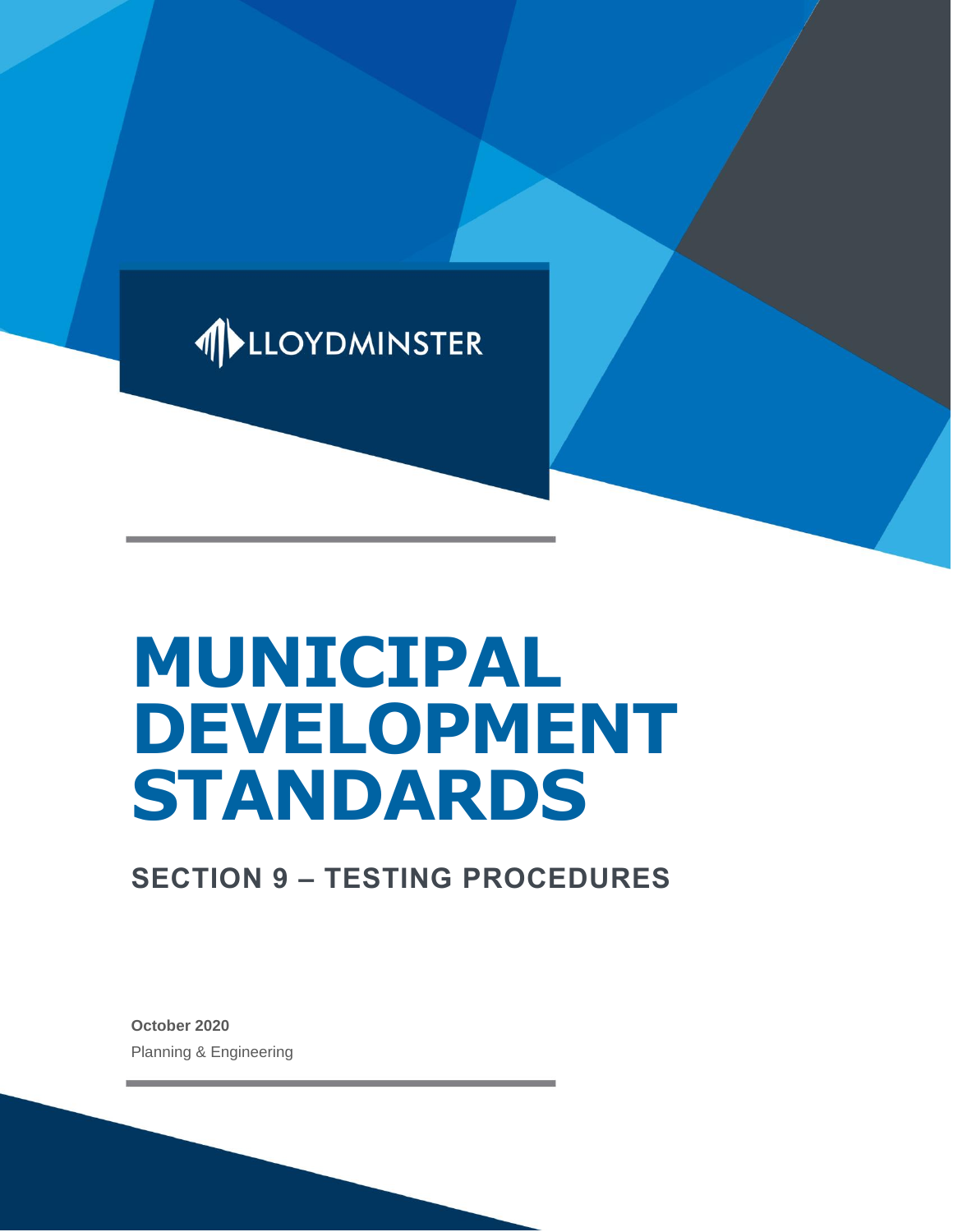

#### **SECTION PAGE** 9 Testing Procedures 8-2 Personal state of the state of the state of the state of the state of the state of the state of the state of the state of the state of the state of the state of the state of the state of the state 9.1 General 9-2 9.2 Materials Testing - Roadways 9-2 9.3 Materials Testing - Trench Backfill 9-2 9.3.1 Trench More than 15 m in Length 9-2 9.3.2 Trench 15 m in Length or Less 9-2 9.4 Roll Testing/Proof Rolling 9-2 9.5 Testing – Gravity Sewers 9-2 9.5.1 Visual Inspection 9-3 9.5.2 Video Inspection 9-3 9.5.2.1 Pipe Walk-Through 9-3 9.5.3 Exfiltration Test 9-3 9.5.4 Deviation from Line 9-3 9.5.5 Deflection Test 9-4 9.6 Testing of Forcemains 9-4 9.7 Testing of Watermains 9-4 9.7.1 Pressure and Leakage Test **9-4** 9.7.1.1 Pressure Testing PVC Pipe **9-4** and the state of the state of the state of the state of the state of the state of the state of the state of the state of the state of the state of the state of the state of the state 9.7.1.2 Pressure Testing HDPE Pipe 9-5 9.7.2 Flushing and Disinfection 9-7 9.8 Verification of Gutter Flow 9-7

# **TABLE OF CONTENTS**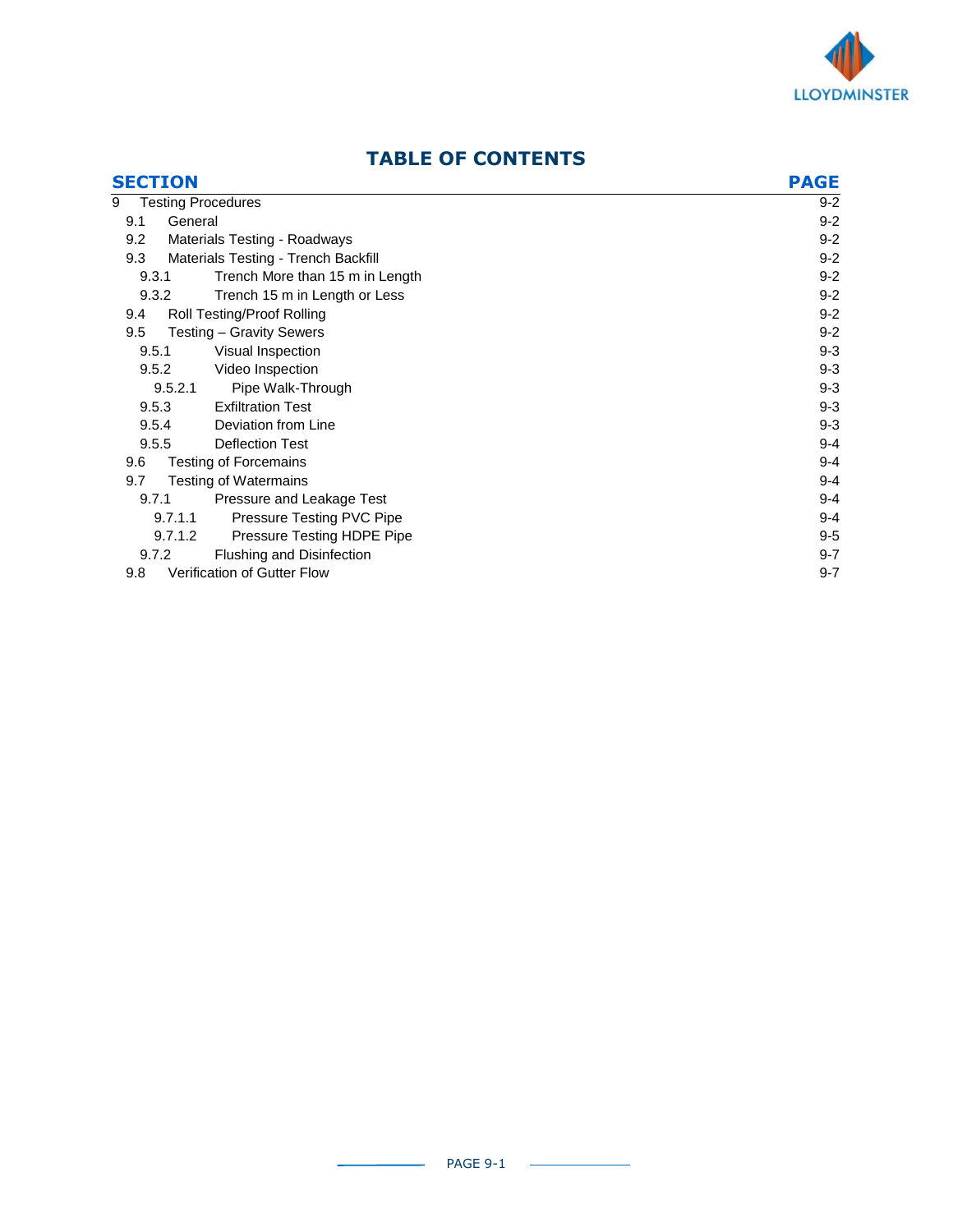

# **9 TESTING PROCEDURES**

#### **9.1 General**

It is the responsibility of the Consulting Engineer to ensure that the Contractor properly tests all aspects of each project.

The Developer must submit all test data performed by the accredited testing company to the City on an ongoing basis and prior to issuing the Construction Completion Certificate and Final Acceptance Certificate.

Failure to receive the test results as required will be considered sufficient cause for not accepting such work.

#### **9.2 Materials Testing - Roadways**

Subgrades, construction materials and construction standards must be verified with a representative number of standard tests.

The Developer must forward copies of such test results to the City and prior to issuing the Construction Completion Certificate and the Final Acceptance Certificate.

The Developer must engage an accredited materials testing consultant to take representative samples of all materials to be incorporated in the pavement and concrete structures, prepare mix designs for approval by the City and to carry out quality control testing during construction.

# **9.3 Materials Testing - Trench Backfill**

#### **9.3.1 Trench More than 15 m in Length**

A minimum of two (2) density tests must be performed per 600 mm of trench depth per 100 m of length. The tests must be representative of the entire length, width and depth of trench backfill, including around catch basins, manholes, valves and service connections.

#### **9.3.2 Trench 15 m in Length or Less**

A minimum of three (3) density tests must be performed evenly spaced through the depth of the trench. For service connection trenches, at least one (1) additional (fourth, or more) density test must be taken between the back of curb and separate walk, or between the back of monolithic walk and property line, over each service connection line within the uppermost 0.5 m as measured from final finished grade.

#### **9.4 Roll Testing/Proof Rolling**

A roll test must be performed on all roadways after the desired compaction has been achieved, for both the clay subgrade and the granular base. All roll tests must be witnessed by representatives of the City and the Consulting Engineer. Roll tests must utilize a single axle dual wheeled truck with a load of 9100 kg on the rear axle, with tires inflated to a minimum of 275 kPa (40psi); any other equipment used must be approved in advance by the City. The vehicle will be driven slowly along the road surface, with those monitoring the test watching for any deflection in the road surface, for sufficient passes to cover the entire surface. Deflections are only permitted on the clay subgrade at the discretion of the City representative; no deflections are permitted on the granular base. Any areas with unacceptable deflection will be removed and re-compacted and another roll test will be conducted. This process will be repeated until such time as the surface shows no deflections beyond allowable.

The clay subgrade must be approved before the granular base can be installed and the base must be approved before asphalt pavement can be installed. If there is significant rainfall between when the base is approved and the installation of asphalt, the base may need to be tested again before the installation of asphalt, at the discretion of the City.

#### **9.5 Testing – Gravity Sewers**

After all sewer mains, manholes and related structures have been installed and cleaned, the system must be tested to ensure that the sewer is free of defects. The testing requirements must follow the relevant ASTM standards and are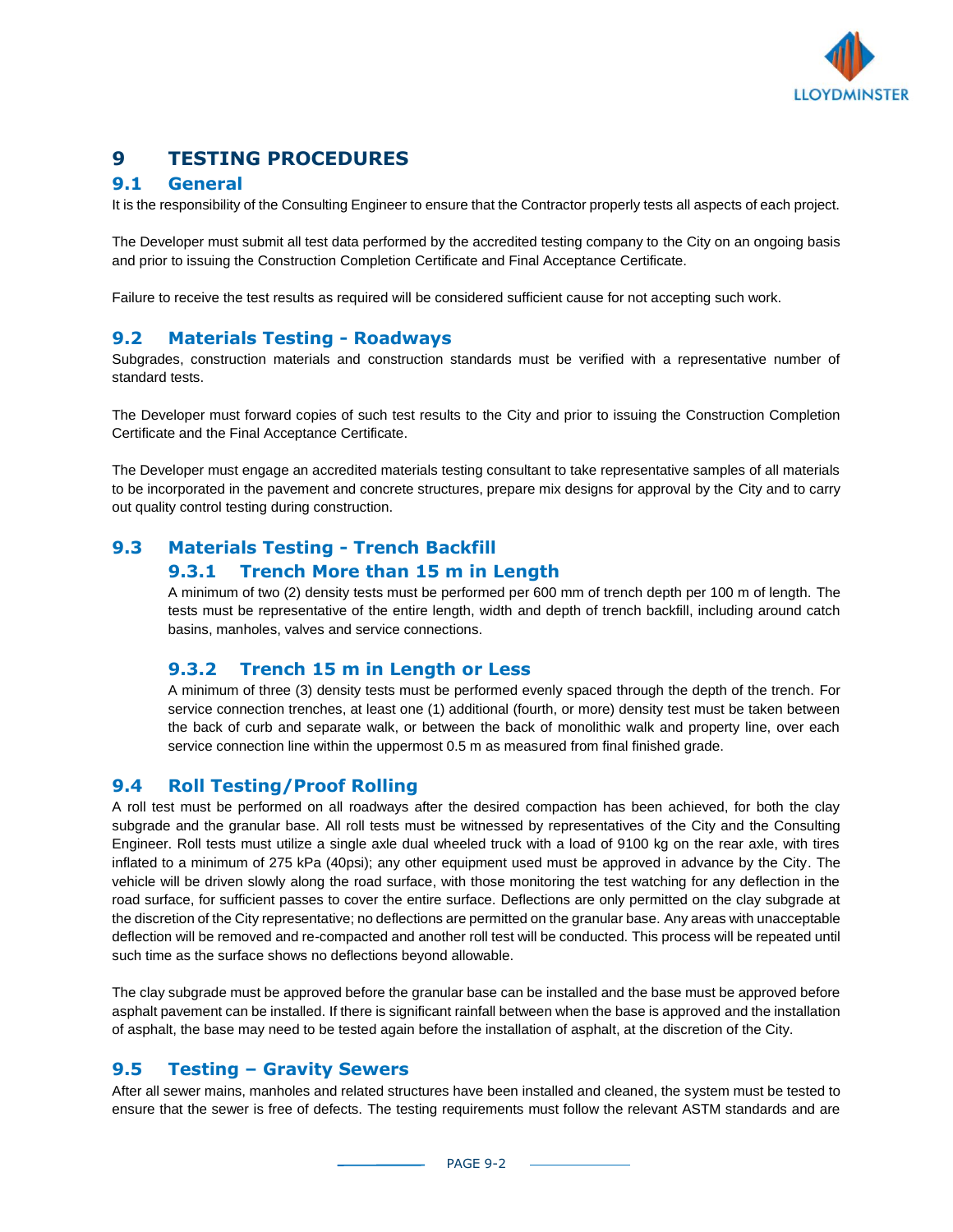

generally described in each subsection of this section. The cost of all testing and repair of deficiencies found during the testing will be borne by the Developer. All results of tests must be supplied to the City, including the results of re-testing following initial failures. All tests and inspections must be conducted in the presence of a representative of the City.

### **9.5.1 Visual Inspection**

A visual inspection of surface features and manholes, including, but not limited to:

- **Checking between manholes to ensure proper alignment and grade of pipe;**
- Checking for joint leaks where access is possible;
- Checking for pipe cracks where access is possible; and
- **Checking for signs of infiltration.**

#### **9.5.2 Video Inspection**

For sewers up to and including 900 mm in diameter, televised inspection of the sewer system must be carried out by the Developer at the end of construction as a requirement of the Construction Completion Certificate. Flushing carried out for this inspection must not result in materials entering any existing manhole. Any deficiencies found during this test must be promptly remedied by the Developer at their own expense. DVDs must be in colour format only and of acceptable clarity, quality and colour. The DVDs must be provided, along with inspection reports and summaries of the televised inspection, to the City prior to issuing the Construction Completion Certificate.

The report must also include the location of all service connections together with a statement of opinion as to whether or not the service connections are leaking.

#### **9.5.2.1 Pipe Walk-Through**

For pipes larger than 900 mm, the pipe must be visually inspected by a certified independent operator (at a minimum carrying valid H2S Alive and Confined Space certificates), and have observations (photos, and the distance down the pipe) recorded during a walk-through. CCTV inspections of these larger pipes may be authorized by the City, provided it can be demonstrated acceptable data quality will be obtained.

#### **9.5.3 Exfiltration Test**

An exfiltration test will be required to be performed on at least ten (10) percent of the main length on all newly constructed sanitary sewer mains, and at least ten (10) percent of the main length on newly constructed storm sewer mains in areas where a high water table has been identified in the geotechnical report, or when environmental issues are a concern to the City. A high water table is such that the elevation of the current ground water is higher than the invert elevation of the sewage main being installed. An exfiltration test will also be required when the CCTV or visual inspection of any sewage main shows visible evidence of water entering the pipe. When an exfiltration test is required, the City will select the sewer sections to be tested. The exfiltration test must be completed in conformance with the latest City procedure, which is available upon request. All leakage tests will be conducted after the service connections to the main have been installed. Testing must be carried out from manhole to manhole, and all service laterals, stubs, and fittings must be plugged or capped prior to testing. Sanitary sewers which exceed the allowable amount of exfiltration must be repaired and re-tested, until the test results are within the limits specified. Visible infiltration either within the manhole or identified during the visual inspections outlined in Section 9.5.2 must be repaired regardless of the test results.

#### **9.5.4 Deviation from Line**

The maximum acceptable displacement from the centre line of designated alignment for pipes 900 mm and smaller will be 150 mm, and the maximum acceptable displacement for pipes 900 mm and larger will be 50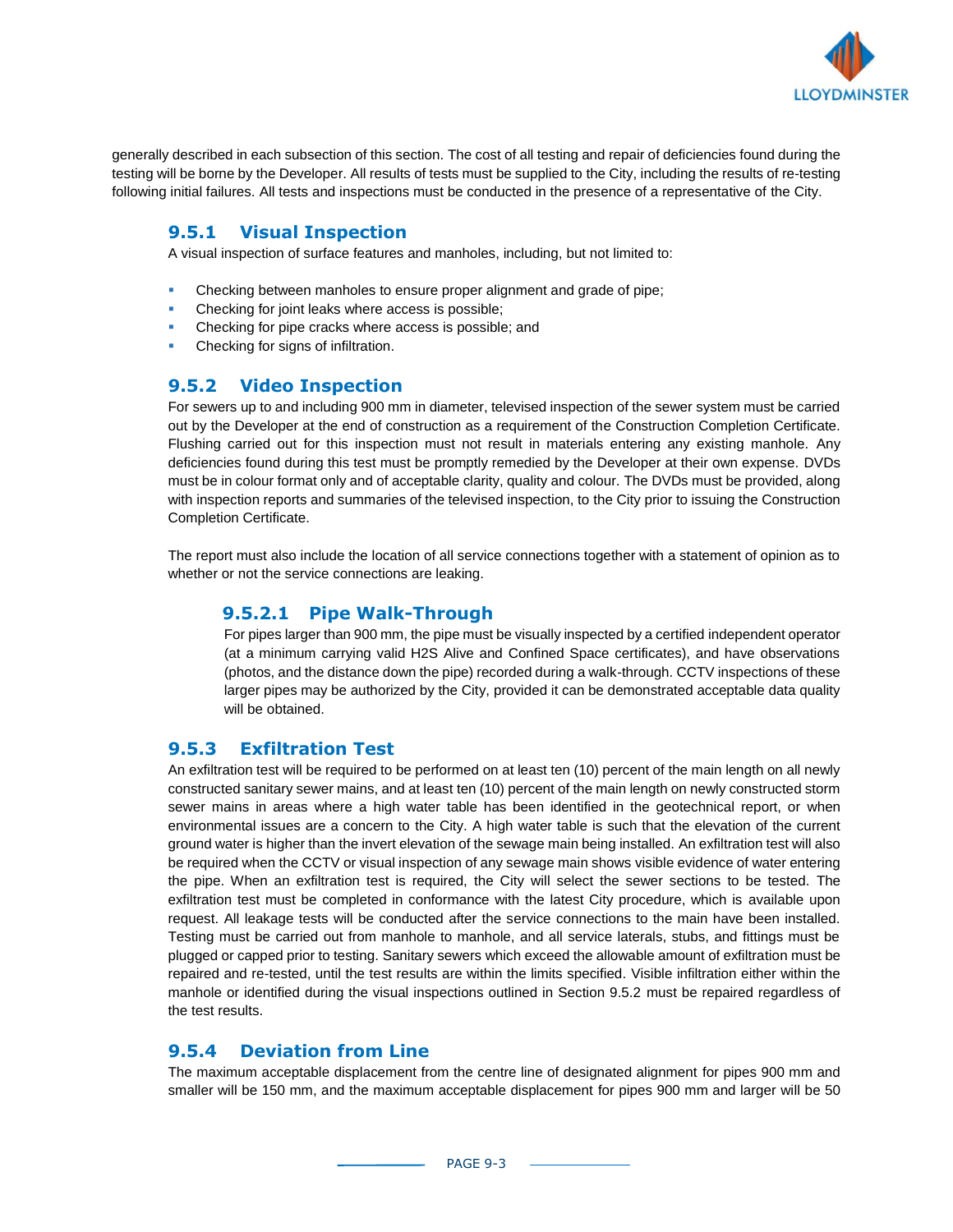

mm per 300 mm of diameter. This must be determined as based on the as-built survey data provided as part of the requirements of the Construction Completion Certificate.

#### **9.5.5 Deflection Test**

A deflection test may be required where CCTV or visual walk-through inspections of flexible pipe show evidence of excessive or non-symmetrical deflection (e.g. a non-elliptical deformation pattern). Pipe up to 900 mm in diameter must be inspected with a "go/no-go" mandrel device. Pipe larger than 900 mm in diameter must be inspected with a suitable proving device. A maximum deflection of 5.0% is allowable in the short term (not sooner than 30 days after backfilling, up to one year), and 7.5% is allowable in the long term (after one year of backfilling). The Engineer will select the sewer sections to be tested. Copies of the procedure and specifications of the mandrel device are available from the City upon request. Segments of pipe found to exhibit excessive deflection must be removed and replaced, and the deflection test repeated to verify the repair.

#### **9.6 Testing of Forcemains**

Forcemains will be tested as described for watermains.

#### **9.7 Testing of Watermains**

#### **9.7.1 Pressure and Leakage Test**

The watermain pressure test application form and procedure can be found on the City's website (www.lloydminster.ca). In brief, watermain pressure tests are conducted in accordance with the following:

- **EXECOMPLEE 1** Test completed mains after services are installed and backfill is complete, after allowing sufficient time for adequate curing of concrete thrust blocks and in accordance with AWWA Standards.
- Test in sections containing no more than 450 m.
- Fill the system with water and expel air at services and hydrants. Install temporary taps wherever necessary to expel air and plug after completion.
- Apply test pressure by means of a test pump with a measurable volume container.
- A City representative must witness all pressure tests.

#### **9.7.1.1 Pressure Testing PVC Pipe**

Pressure testing of PVC pipe will adhere to the following procedure:

- Maintain test pressure for a period of two (2) hours. Test pressure must be the greater of 1035 kPa (150 psi) or 1.5 times the normal operating pressure.
- For testing PVC sanitary forcemains, the pressure must be the greater of 690 kPa (100 psi) or 2.0 times the normal operating pressure.
- Table 9.1 outlines a leakage allowance chart. This chart forms the basis for testing all watermains.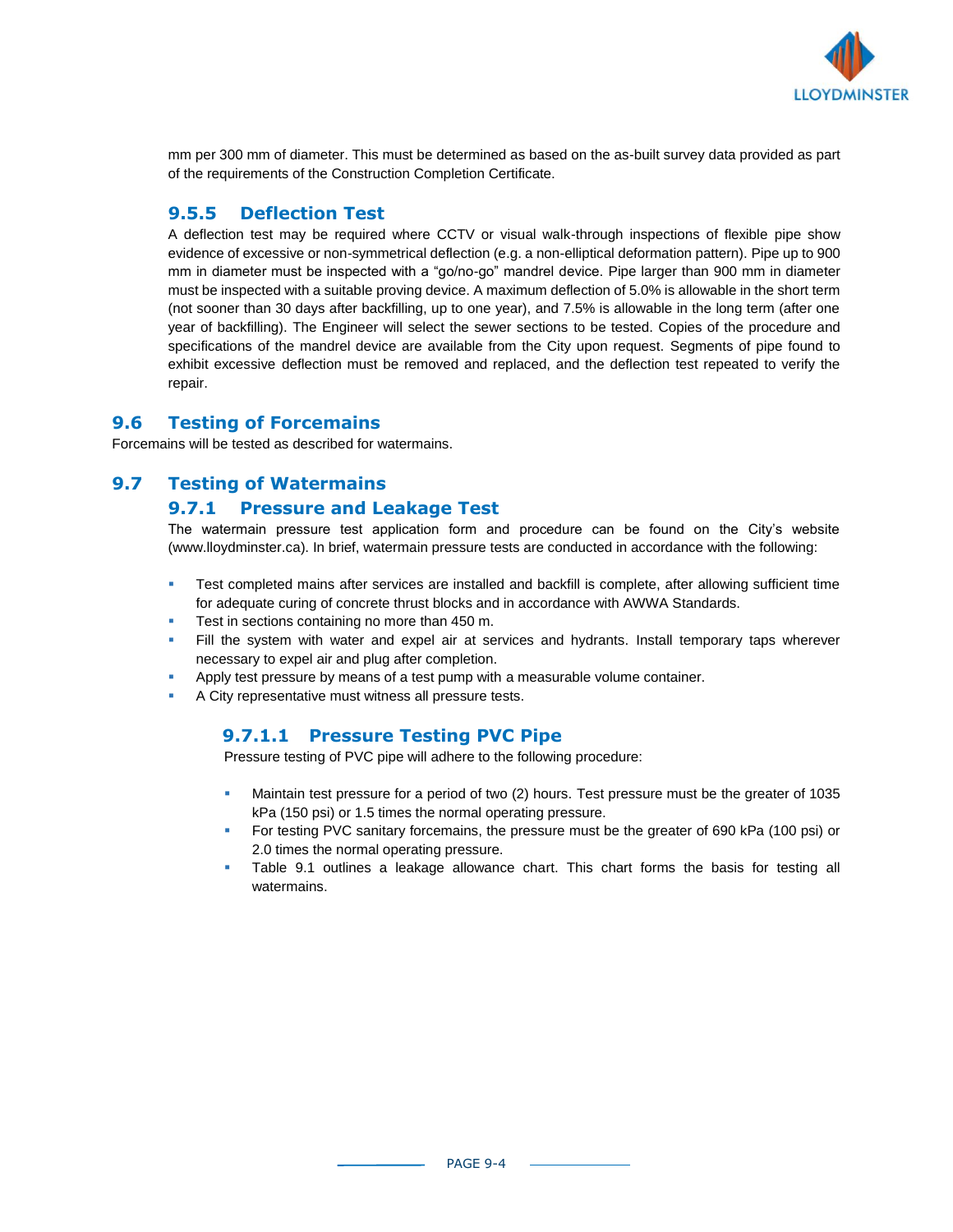

| <b>Test Pressure (kPa)</b> |       |  |
|----------------------------|-------|--|
| 690                        | 1035  |  |
| 3.10                       | 3.76  |  |
| 4.09                       | 5.02  |  |
| 5.14                       | 6.27  |  |
| 6.14                       | 7.52  |  |
| 7.20                       | 8.78  |  |
| 8.18                       | 10.00 |  |
| 9.24                       | 11.28 |  |
| 10.22                      | 12.56 |  |
|                            |       |  |

#### **Table 9.1 – Leakage Allowance in Litres per 100 Joints per Hour**

The leakage allowances in Table 9.1 have been calculated from the following formula from AWWA Manual No. M23 (PVC Pipe – Design and Installation):

#### L= $\frac{\text{ND}\sqrt{P}}{400,000}$ 128,300

Where:  $L =$  allowable leakage in  $L/hr$ 

 $N =$  total number of joints

D = pipe diameter in mm

 $P =$  test pressure in kPa.

Leakage allowance for new construction of materials other than PVC must be in accordance with the applicable AWWA standard.

#### **9.7.1.2 Pressure Testing HDPE Pipe**

The test procedure consists of two steps: the initial expansion phase and the test period. In order to accommodate the initial expansion of the main under test, the following steps must be followed:

- Fill the line with water and pressurize to 1.5 times the Standard Pressure Rating of the main. Test pressure must be 1035 kPa (150 psi) for DR11 HDPE pipe. All air must be expelled from the line during filling of the test section;
- Add sufficient make-up water to the main at hourly intervals to return the main to the test pressure. The initial expansion must be done for a three (3) hour period so the main must be repressurized three (3) times during this phase;
- After the third repressurization, the test period will begin. Make-up water must not be added to the main until the end of the test period which must be three (3) hours long. At the end of the three (3) hours, a measured quantity of make-up water will be added to the main to re-pressurize it to the test pressure. The amount of make-up water must not exceed the volume allowance for expansion given below; and
- Allowance for expansion (in mm) under test pressure in litres for each 100 m of pipe at  $23^{\circ}$ C are detailed in Table 9.2 below: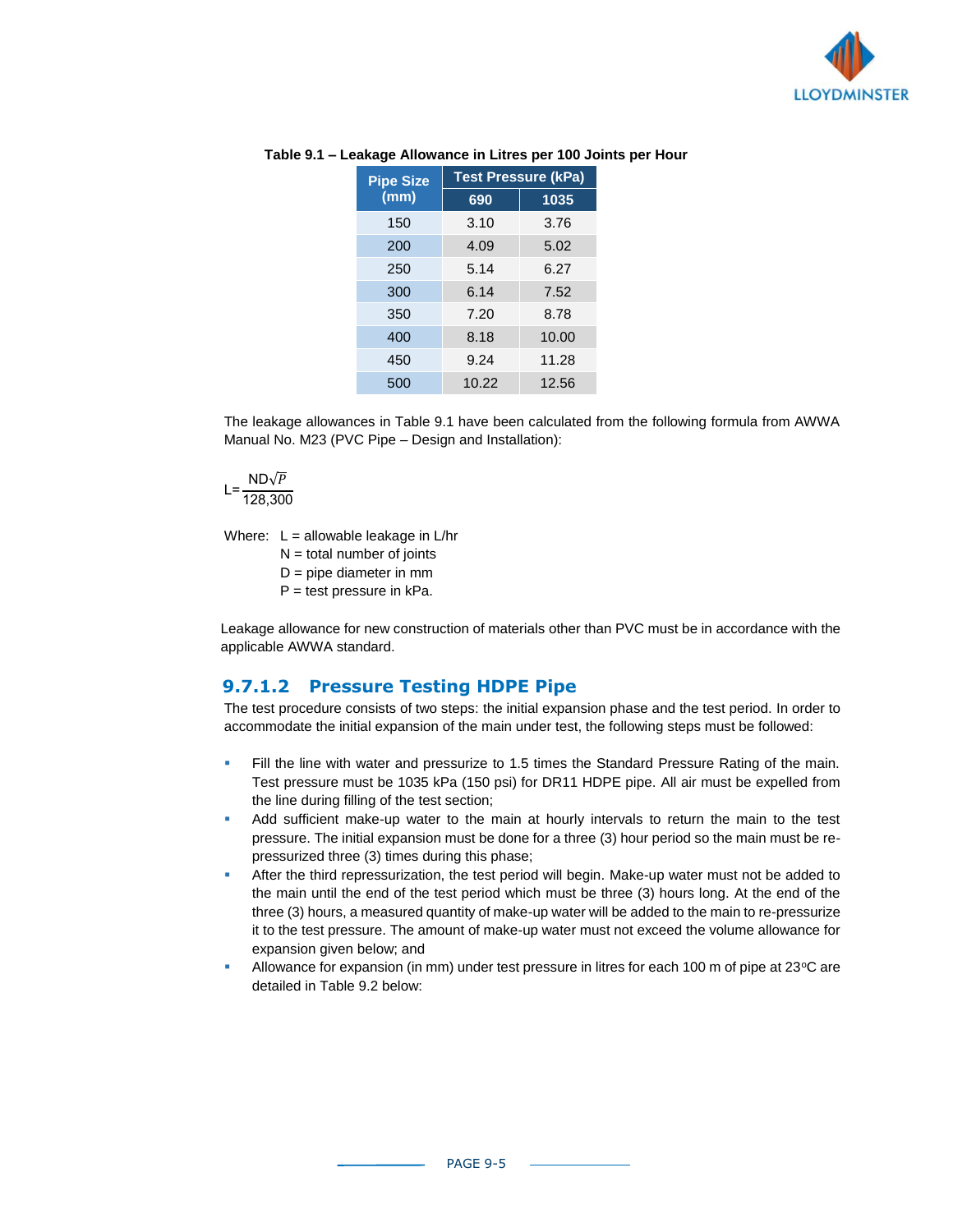

| <b>Nominal Pipe</b><br>Diameter (mm) | 1 Hour<br><b>Test</b> | 2 hour<br><b>Test</b> | 3 Hour<br><b>Test</b> |
|--------------------------------------|-----------------------|-----------------------|-----------------------|
| 75                                   | 1.2                   | 1.9                   | 3.1                   |
| 100                                  | 1.6                   | 3.1                   | 5.0                   |
| 150                                  | 3.7                   | 7.5                   | 11.2                  |
| 200                                  | 6.2                   | 12.5                  | 18.7                  |
| 250                                  | 8.7                   | 16.2                  | 26.2                  |
| 300                                  | 13.7                  | 28.7                  | 42.4                  |
| 350                                  | 17.4                  | 33.7                  | 52.4                  |
| 400                                  | 21.2                  | 41.1                  | 62.3                  |
| 450                                  | 27.4                  | 53.6                  | 81.0                  |
| 500                                  | 33.7                  | 68.6                  | 99.7                  |
| 550                                  | 43.6                  | 87.3                  | 130.9                 |
| 600                                  | 56.1                  | 111.0                 | 165.8                 |

#### **Table 9.2 – Allowance for HDPE Expansion**

**• The amount of make-up water shown in Table 9.2 above should be multiplied by the appropriate** correction factor taken from below for the water temperature at the time of testing:

| Temperature (°C) | <b>Correction Factor</b> |
|------------------|--------------------------|
| 0                | 0.22                     |
| $\overline{2}$   | 0.24                     |
| $\overline{4}$   | 0.28                     |
| 6                | 0.32                     |
| 8                | 0.36                     |
| 10               | 0.42                     |
| 12               | 0.47                     |
| 14               | 0.53                     |
| 16               | 0.59                     |
| 18               | 0.66                     |
| 20               | 0.74                     |
| 22               | 0.87                     |
| 23               | 1.00                     |
| 24               | 1.20                     |

#### **Table 9.3 – Water Temperature Correction Factors**

- **■** Under no circumstances should the total time under test exceed eight (8) hours at 1.5 times the pressure rating. If the test is not completed due to leakage, equipment failure or any other reason with this time period, the test section must be permitted to "relax" for an additional eight (8) hour period prior to starting the next testing sequence; and
- **EXECTS** Locate and repair defects if leakage is greater than amount specified. Repeat test until leakage is within specified allowance for the test section.